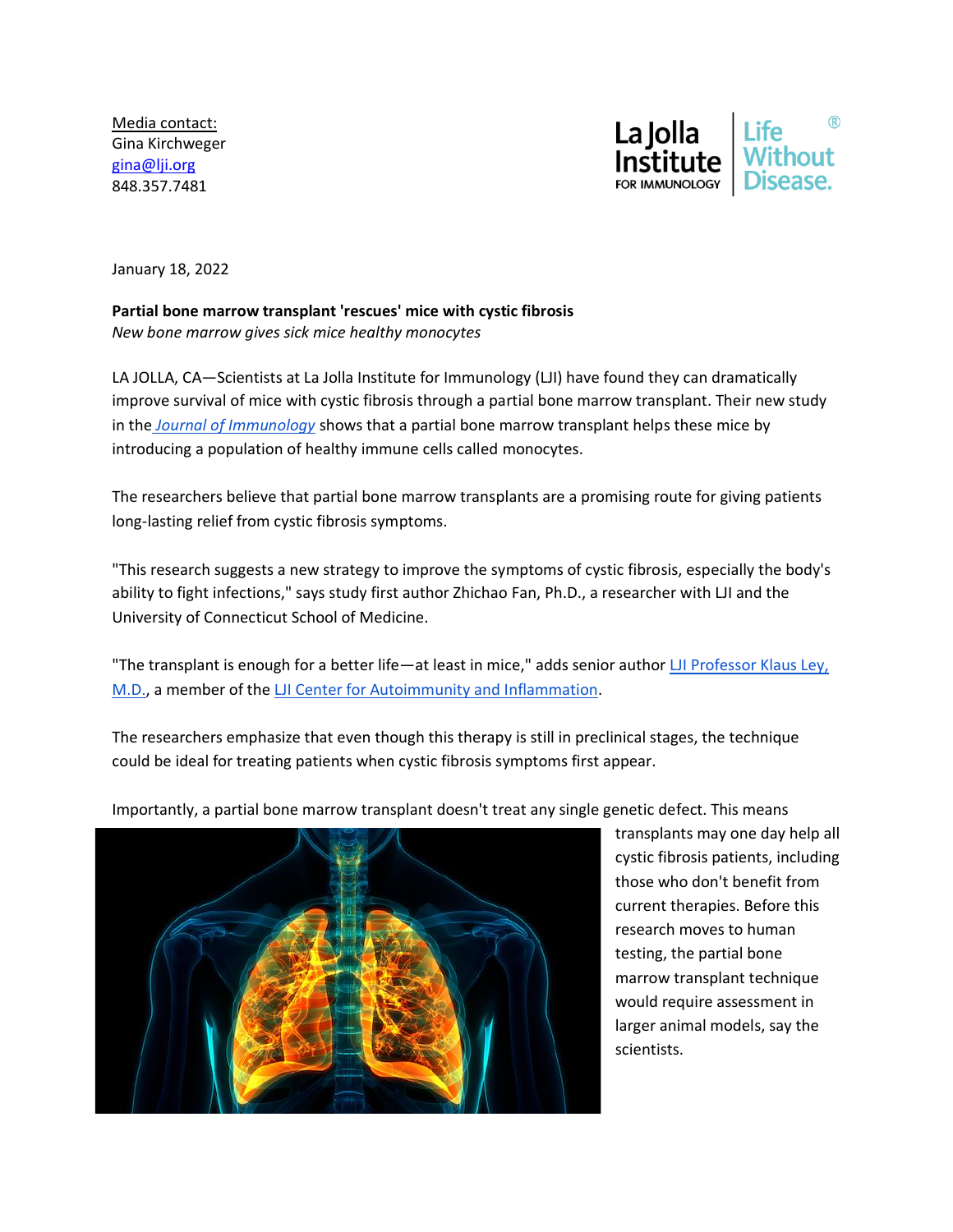## **Helping the most vulnerable patients**

Cystic fibrosis is an inherited disease that leaves patients struggling to breathe and digest food from an early age. People with cystic fibrosis cannot clear mucus from their lungs, which means they are extremely vulnerable to infections.

Professor Douglas Conrad, M.D., is a pulmonologist with UC San Diego Health and director of the Adult Cystic Fibrosis Clinic. He works closely with patients who have spent their entire lives on intense therapeutic regimens and devote many hours a day to treatments and chest physiotherapies to loosen mucus in their lungs. These patients know they may only live into their forties.

"These are young people, but they're taking 10 to 30 medications a day," says Conrad, who co-authored the new study. "There's a huge treatment burden."

Recently, a drug called Trikafta® was approved as a cystic fibrosis therapy. The drug modulates the CFTR gene that is mutated in people with cystic fibrosis. "This has been a transformational event over the last two years," says Conrad. "It has turned a very severe disease into a kind of a mild disease." Trikafta® helps many patients live longer, but it doesn't work for everyone.

"We don't have a cure yet," says Conrad. "And about 10 percent of patients are not eligible for this kind of CFTR modulator therapy. Living with cystic fibrosis, especially if you can't use CFTR modulators, is a very scary thing to go through."

A few years ago, Ley came to Conrad with an interesting idea: What if doctors could help more patients by replacing the dysfunctional cells in cystic fibrosis?

Ley wanted to address what he calls "the monocyte problem."

Monocytes develop in the body's bone marrow and serve as important guardians of the lungs, gut and other organs. Monocytes fight disease by engulfing and "eating" up harmful microbes and alerting other immune cells to trouble.

In previous studies, researchers had found that CFTR, the defective gene in cystic fibrosis, leads to an adhesion defect in monocytes. "These monocytes can't get to where they need to go in the gut or the lung," says Ley.

Ley, a noted [world expert](https://www.lji.org/blog/lynn-hedrick-and-klaus-ley-named-world-experts-in-monocyte-research/) in monocytes, wondered if his lab could "rescue" this monocyte defect by giving patients new bone marrow that can produce healthy monocytes. Ley's team is not the first to study bone marrow transplants in cystic fibrosis models, but it is the first to focus on the importance of replacing defective monocytes.

## **How it works**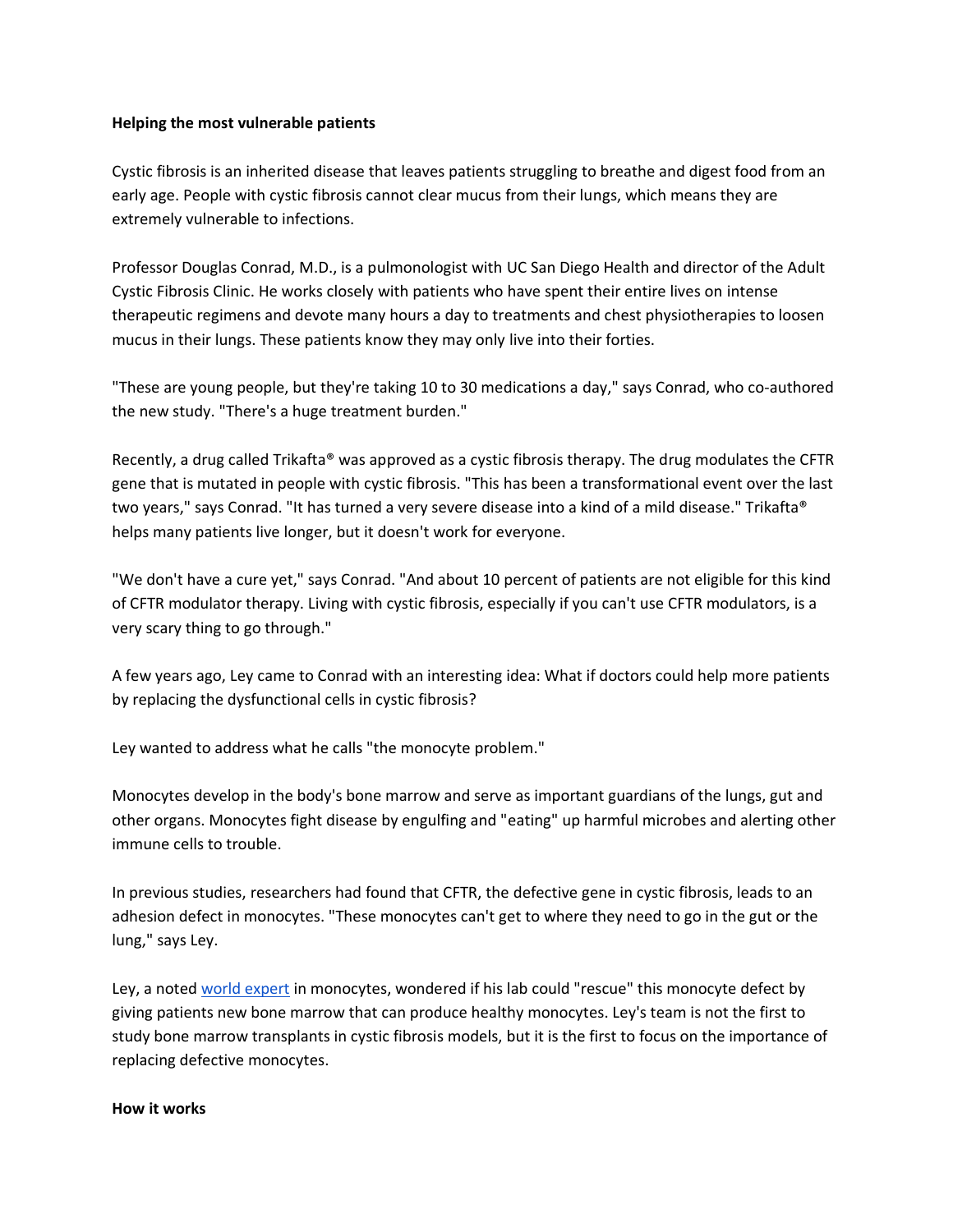Any transplant would have to be a partial transplant. Preparing for a full transplant would mean eliminating a patient's ability to make any immune cells in their own bone marrow, which would leave them defenseless against pathogens for too long.

"A lot of cystic fibrosis patients are dealing with chronic infections, so they are not suitable candidates for a full bone marrow transplantation," says Fan.

So the researchers turned to a mouse model of cystic fibrosis to see what could work. Their work shows that a partial transplant helped the mice live longer and experience much less inflammation.

"We showed that around a 60 to 70 percent replacement of bone marrow in mice can improve the symptoms of inflammation in cystic fibrosis," says Fan. "This was really good."

The team discovered that the monocytes from these rescued mice could fight bacteria in laboratory tests, while defective cystic fibrosis monocytes could not. Fan says the next step is to see how the mice themselves fare when challenged with an infection.

The researchers further examined the role of monocytes in cystic fibrosis by transplanting only the defective monocytes from the sick mice into healthy mice. These healthy mice developed the tell-tale symptoms of cystic fibrosis, which told the researchers that monocytes don't just contribute to cystic fibrosis symptoms—defective monocytes are enough to *cause* many of the symptoms.

The LJI team is also interested in studying how monocytes in cystic fibrosis patients develop a defect in the first place. "What is the molecular mechanism behind this defect?" asks Fan. "If we can study this, we might be able to design a drug that can target it."

*Additional authors of the study, ["Bone marrow transplantation rescues monocyte recruitment defect and](https://www.jimmunol.org/content/early/2022/01/07/jimmunol.1901171)  [improves cystic fibrosis in mice,](https://www.jimmunol.org/content/early/2022/01/07/jimmunol.1901171)" include co-first author Elise Pitmon, Lai Wen, Jacqueline Miller, Erik Ehinger, Ju Chen, Rana Herro, Zbigniew Mikulski, Douglas J. Conrad, Alex Marki, Marco Orecchioni, Puja Kumari, Yanfang Peipei Zhu, Paola M. Marcovecchio, Catherine C. Hedrick, Craig Hodges, Vijay A. Rathinam and Kepeng Wang.*

*This study was supported by the National Institutes of Health (grants HL078784 and R01HL145454), a Pilot & Feasibility Award from the Cystic Fibrosis Foundation (00841I221), a WSA postdoctoral fellowship and Career Development Award from the American Heart Association (grants 16POST31160014 and 18CDA34110426), and a startup fund from UConn Health.* 

*DOI: [10.4049/jimmunol.1901171](https://www.jimmunol.org/content/early/2022/01/07/jimmunol.1901171)*